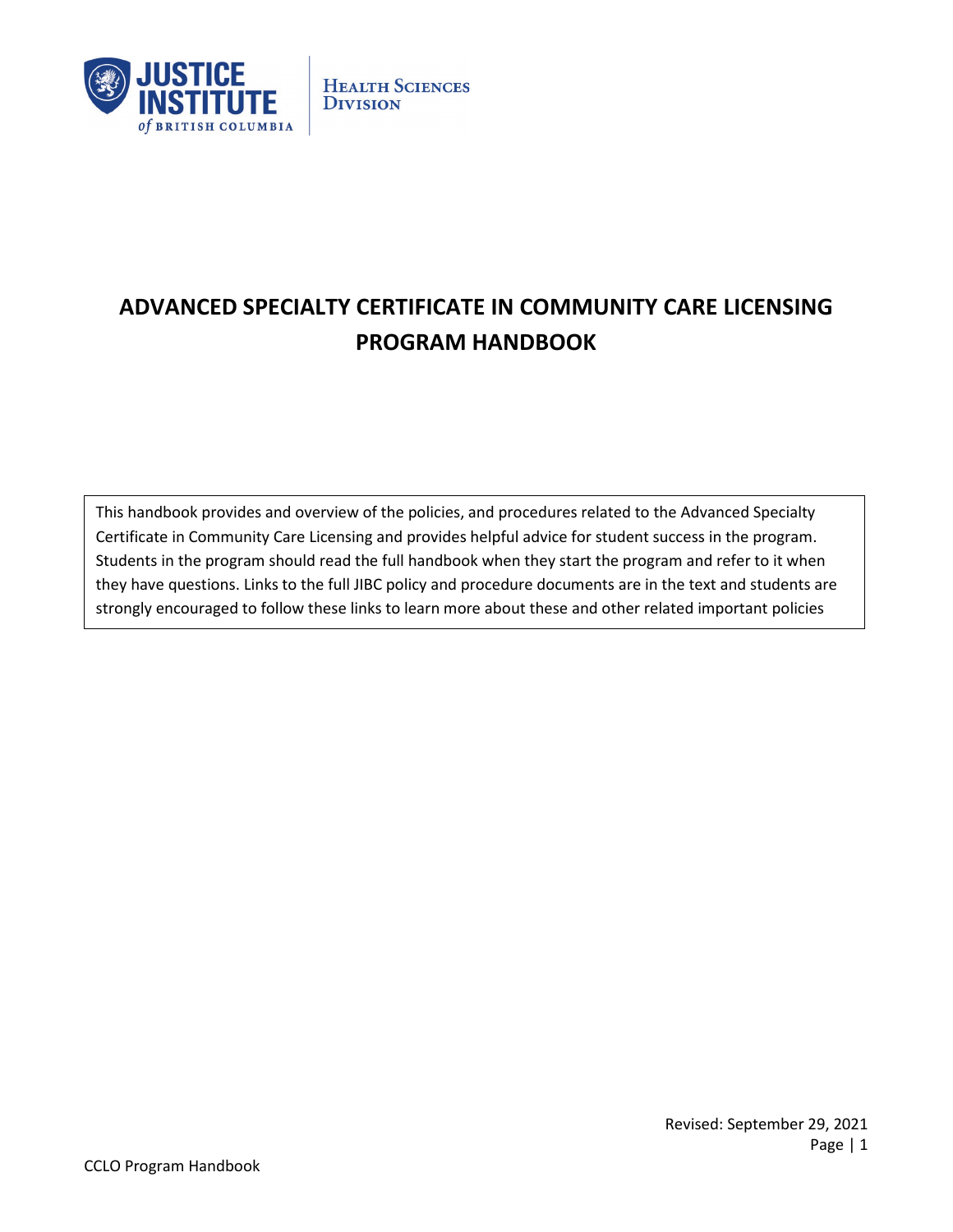

# **PROGRAM ADMINISTRATION**

The JIBC's Advanced Specialty Certificate in Community Care Licensing program is housed administratively within the Health Sciences Division of the School of Health, Community and Social Justice. The program's offices are in the administrative wing at the New Westminster campus. Unless specifically stated otherwise below, all JIBC Policies and Procedures apply to the program and any student admitted to the program or enrolled in any of the program's courses.

#### **CONTACT**

*In person or via mail:* Justice Institute of BC Attn: Health Sciences Division, CCLO Program 715 McBride Boulevard New Westminster, BC V3L 5T4

# *Email:*

[cclo@jibc.ca](mailto:cclo@jibc.ca)

#### *Telephone:*

604.525.5422 877.528.5591

# **SITUATING JIBC'S CAMPUSES ON TRADITIONAL TERRITORIES OF FIRST PEOPLES**

The staff supporting the online Advanced Specialty Certificate in Community Care Licensing work out of JIBC's New Westminster campus. We respectfully acknowledge this campus is located on the traditional and unceded territories of the Qiqéyt (Qayqayt), x<sup>w</sup>məθk<sup>w</sup>əy̓əm (Musqueam), and Central Coast Salish Peoples.

JIBC has campuses in New Westminster, Maple Ridge, Pitt Meadows, Victoria, Kelowna, and Chilliwack. JIBC, along with many Canadian institutions, organizations, and governments, acknowledge the First Peoples on whose traditional territories we are situated.

Acknowledging territory shows recognition of and respect for Indigenous Peoples of both Canada and the world. It is recognition of their presence both in the past and the present. Recognition and respect are essential for building healthy, reciprocal relations which is key to reconciliation with First Peoples. JIBC is committed to establishing healthy relations and supporting reconciliation so we acknowledge the lands and traditional territories of Indigenous Peoples where our campuses are located.

#### **PROGRAM STAFF**

Your Program Assistant is Swashna Prasad. Your Program Manager is Ben Coulas. Please email [cclo@jibc.ca](mailto:cclo@jibc.ca) any time with questions.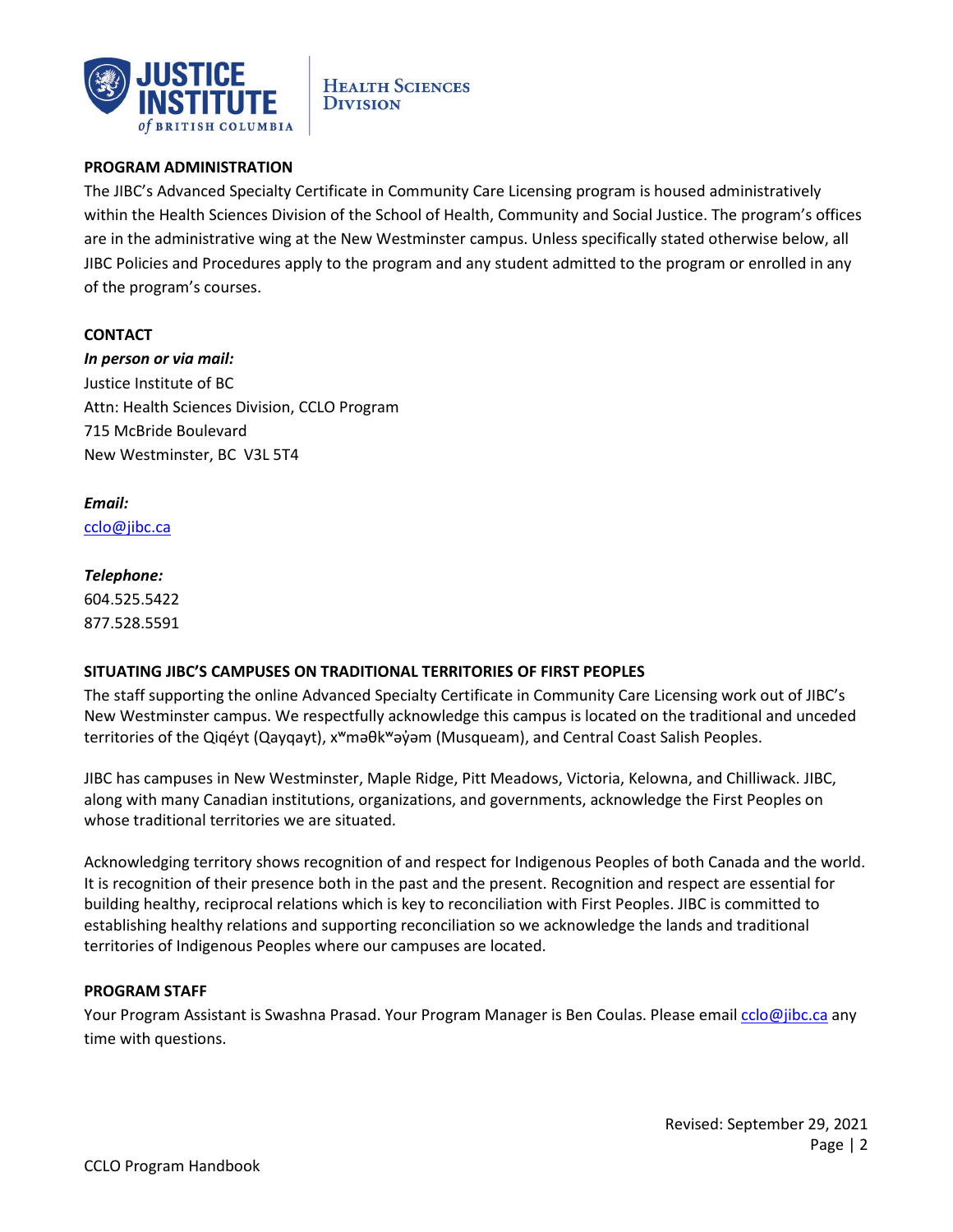

#### **PROGRAM DESCRIPTION**

The Advanced Specialty Certificate in Community Care Licensing is a 30-credit program designed to provide current and future Community Care Licensing Officers (CCLOs) with the specialized knowledge, skills, and abilities that they need to carry out the statutory duties delegated to them by the Medical Health Officer. The program aims to provide a formal, standardized, online training program for CCLOs that prepares them to carry out their delegated statutory decision-making responsibilities.

The goals of the program are to ensure that upon completion, graduates will:

- Demonstrate competence in all areas of CCLO practice
- Demonstrate sound, ethical decision-making abilities from a legislative point-of-view
- Articulate a clear understanding of administrative law, especially as it pertains to the role of CCLOs
- Outline what authority CCLOs have, and where their authority comes from
- Demonstrate effective communication skills, both verbally and in writing
- Apply skills in conflict resolution, critical thinking, and interprofessional practice
- Demonstrate the knowledge and skills necessary to assess applications, requests for exemptions to legislation, and health and safety plans; conduct inspections and investigations; and, take action to bring care facilities into compliance with all applicable laws and regulations that govern their operation
- Demonstrate the ability to ensure safe environments for: children in day care; children, youth, and adults in residential care facilities; seniors in long-term care facilities; persons with developmental disabilities in group homes; and persons with mental health and addiction disorders in group homes

The overall objective is to produce highly-qualified CCLOs who are able to appropriately carry-out their statutory duties to protect the health, safety and dignity of persons in care, are knowledgeable about the populations in care, and have the training needed to adhere to the principles of administrative law.

# **RECOMMENDED REQUIREMENTS FOR PROGRAM AND CAREER SUCCESS**

These requirements are very important for individuals looking for a career working as a licensing officer. If you do not have all the requirements below it is strongly recommended that you acquire them while you are completing the program.

Please note that proof of these requirements does not need to be submitted as part of your application to the CCLO program at JIBC.

- Minimum of five years of experience working in a related field
- Minimum of two years of experience working in a supervisory role
- Minimum of one post-secondary academic writing course completed
- Understanding of APA formatting and referencing
- Valid BC Driver's License and access to a vehicle
- Excellent verbal and written communication skills

Hiring requirements vary by region and operational role and it is recommended that interested individuals contact their local health authority or check job postings to affirm their credentials meet the hiring requirements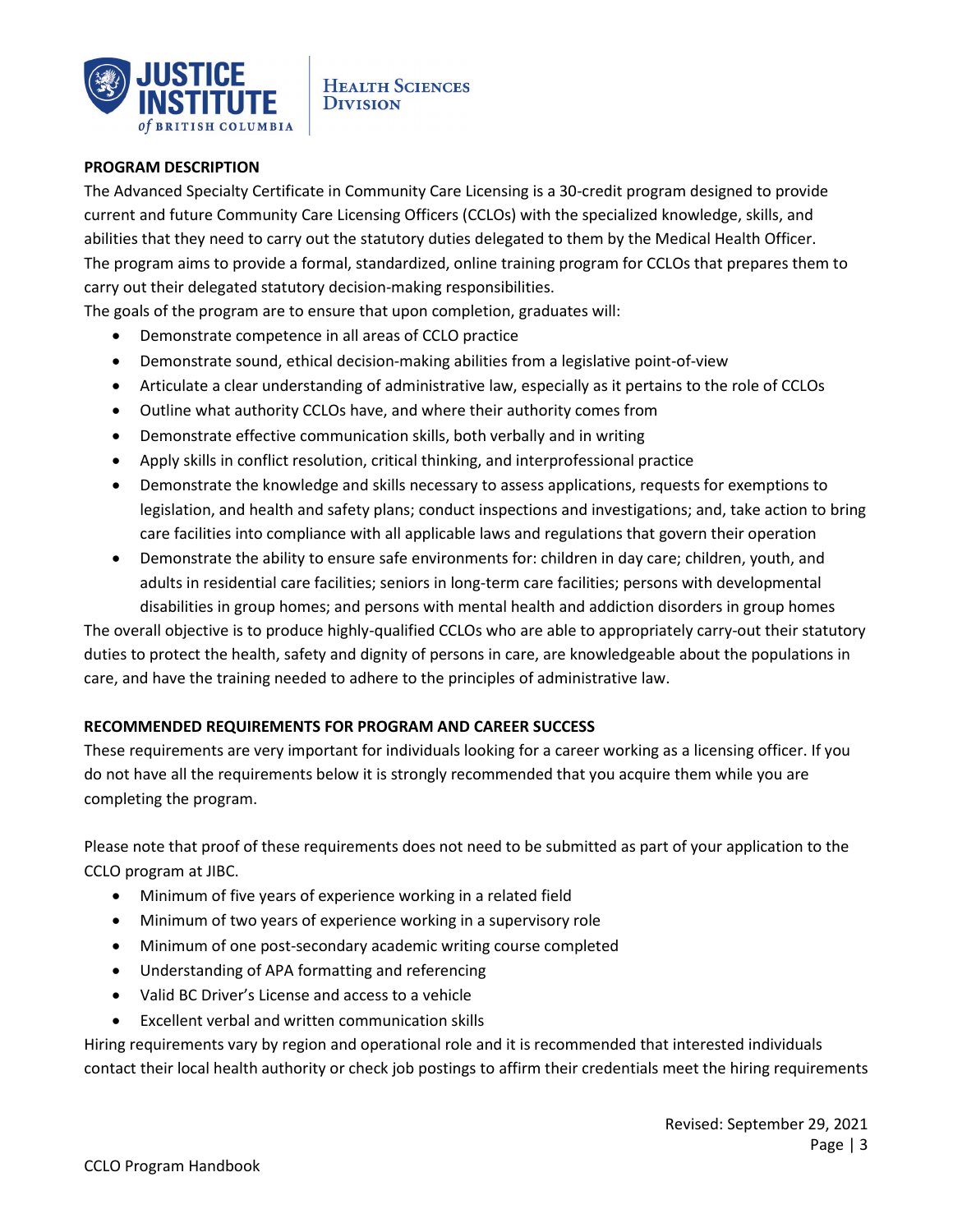

of the health authority where they plan to work. This is especially important for individuals with educational credentials other than a degree in nursing or social work, or diploma in early childhood education.

# **PROGRAM FORMAT**

To graduate from the program all students complete the nine required online courses listed below.

#### Required courses:

| Course Code                                                  |              |
|--------------------------------------------------------------|--------------|
| CCLO-3300 Administrative Law                                 | All students |
| CCLO-3301 Vulnerable Populations in Licensed Care Facilities | All students |
| CCLO-3302 Ethics in Licensing Practice                       | All students |
| CCLO-3303 Lifespan Development                               | All students |
| CCLO-3304 Collaborative Conflict Resolution                  | All students |
| <b>CCLO-3405 Human Relations</b>                             | All students |
| CCLO-3406 Inspection, Compliance, and Enforcement            | All students |
| CCLO-3407 Investigations                                     | All students |
| CCLO-3408 Professional Accountability in Licensing           | All students |

#### Plus one of the following (depending on learner background and preference):

| Course Code                                                 |                                               |
|-------------------------------------------------------------|-----------------------------------------------|
| CCLO-3409 Capstone Project in Licensing Practice            | Currently working in community care licensing |
| CCLO-3410 Practice Experience                               | Not yet working in community care licensing   |
| CCLO-3411 Professional Practice in Community Care Licensing | Not yet working in community care licensing   |

The final course in the program is determined by the student's employment situation and their preference. Students who are not working as licensing officers choose their final course about six months before they finish the last of the nine required courses. CCLO-3409 is completed fully online in an asynchronous format. CCLO-3410 includes practice education that allows learners to gain valuable knowledge in the field. The graded components of the practice education course are submitted online, while the location of the practice education component is negotiated between the learner, the JIBC, and Health Authority and significant travel may be required by the learner. CCLO-3411 is completed fully online with some mandatory facilitated synchronous class meetings between the students and instructor and other asynchronous activities such as discussion groups and assignments.

# **REQUIRED COURSES**

# **CCLO-3300 – Administrative Law (3 credits)**

Administrative law and its application are at the core of a Community Care Licensing Officer's role. This course examines the general legal framework in which the licensing officers work as well as all statutes and regulations relevant to the role of Licensing Officers within a community care setting. The course explores delegation and procedural fairness. Learners will gain an appreciation of administrative law and apply statutory decision-making in context to their role as delegates of the medical health officer. *Prerequisite: None*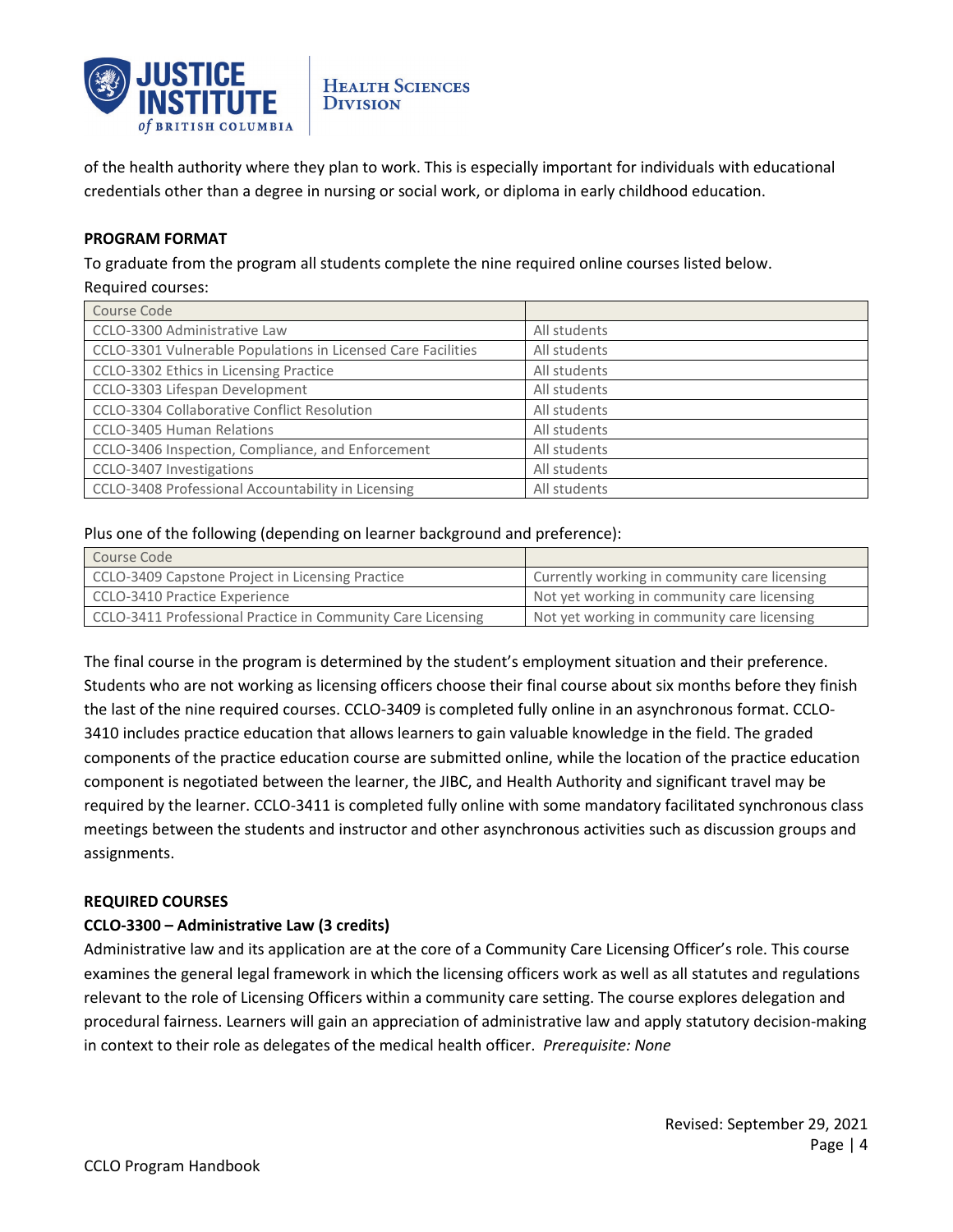

# **CCLO-3301 – Vulnerable Populations in Licensed Care Facilities (3 credits)**

This course provides an opportunity to analyze the diverse social, physical, emotional, cognitive, cultural, spiritual, and medical care needs of vulnerable populations found in licensed community care facilities. Learners will identify organizational systems and community partners that support these populations. Challenges and barriers that may impact the persons in care are discussed. Learners will differentiate appropriate programming and care standards for vulnerable populations and have an opportunity to evaluate childcare and residential care plans. All topics are presented from the perspective of risk assessment and sound decision-making that will allow licensing officers to promote and protect the optimal health, safety, and dignity of persons in care, and to work within the broader health care system. *Pre- or Co-requisite: CCLO-3300*

# **CCLO-3302 – Ethics in Licensing Practice (3 credits)**

This course explores ethics in context to inspections and investigations, decisions, behaviours, and situations that may arise in the profession of community care licensing. Learners will have an opportunity to discuss ethical principles, concepts, and theories. Using a variety of case studies and scenarios, learners will demonstrate ethical decision-making and employ ethical prevention strategies.

The course focuses on process dilemmas related to political neutrality, confidentiality, privacy, fairness and accountability, as well as issues related to good, just and legitimate public policy. It is designed to give the learner an appreciation of the importance of ethical behaviour in organizational settings, specifically in the field of community care licensing. *Pre- or Co-requisite: CCLO-3300* 

# **CCLO-3303 – Lifespan Development (3 credits)**

Community Care Licensing Officers need to assess the health and safety risks of persons in care in a variety of settings and circumstances across the human lifespan. This course examines the physical, cognitive, and socioemotional aspects of development through the lifespan. Learners are introduced to theories of human developmental psychology and will examine the social contexts of development including family relations, peer groups, friendship, and the appropriateness of care in context to physical, emotional, and spiritual health, cognitive stimulation, and cultural and social connectedness. *Prerequisite: None* 

# **CCLO-3304 – Collaborative Conflict Resolution (3 credits)**

This course offers the learner effective and practical tools in collaborative conflict resolution that supports the health, safety and dignity of persons in care. Through examination of the sources of conflict attitudes and beliefs, conflict styles, and the role of assumptions and emotions, learners will gain an overview of conflict dynamics and collaboration strategies to mitigate or resolve conflict. Learners will analyze various conflict scenarios to determine the sources of conflict and how to deal with hostility when it arises. The course will explore physiological responses to conflict as well as the psychological barriers to resolution. *Prerequisite: None*

# **CCLO-3405 – Human Relations (3 credits)**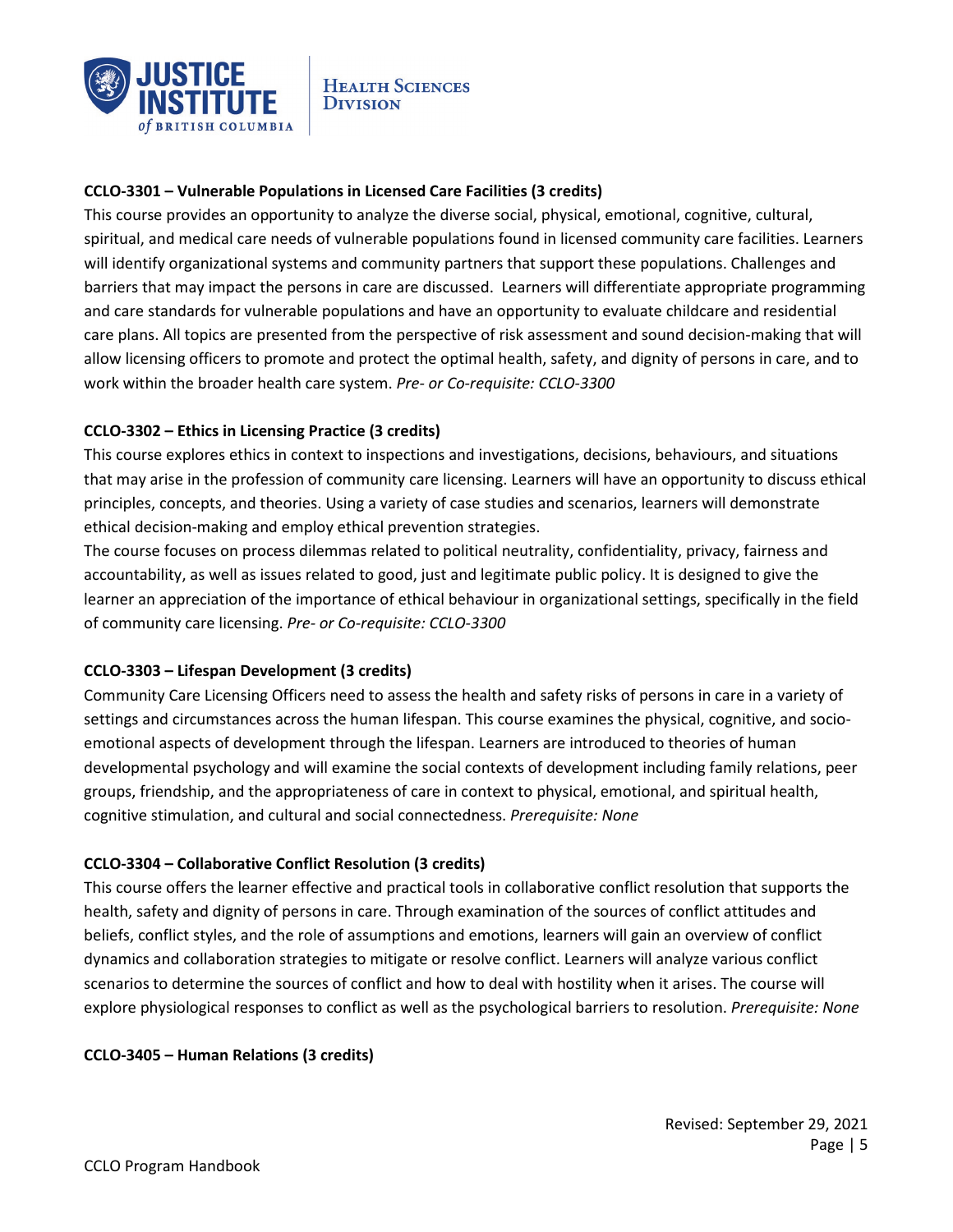

In this course learners will focus on professional communication, including inter-professional and interpersonal interactions, written and oral commentary, presentation strategies, and will develop an appreciation of cultural and ethnic diversity in the field of community care licensing. Collaborative decision-making and the benefits of teamwork and nurturing partnerships in the multi-disciplinary field of community care licensing will be evaluated. The role of coaching and client education will be addressed in context to navigating within applicable legislation and regulations. *Prerequisite: None* 

# **CCLO-3406 – Inspection, Compliance, and Enforcement (3 credits)**

This course provides the learner with essential knowledge and skill required to effectively assess the health and safety risk of people being cared for in licensed facilities. The course covers the application process, facilities compliance inspection, including risk assessment, considerations for exemptions, progressive enforcement, and appeals. Learners will have an opportunity to progress through each of these components while utilizing real life examples to depict the elements of initial application and inspection through to progressive enforcement to ensure organizational compliance. Learners will have an opportunity to explore the concepts of reconsideration and appeal. The importance of accurate and thorough documentation is discussed. *Prerequisites: CCLO-3300 and CCLO-3301* 

# **CCLO-3407 – Investigations (3 credits)**

Conducting investigations on behalf of the Medical Health Officer is an important statutory duty of the profession of community care licensing. This course will give the learner the knowledge and skills required to conduct a fair and objective investigation. The investigative process is explored; from collection of the facts through to analysis and documentation. Interview strategies, such as questioning techniques and body-language will be examined. In addition, learners will develop an Investigative Plan. *Prerequisites: CCLO-3406*

# **CCLO-3408 – Professional Accountability in Licensing (3 credits)**

This course provides the learner with the opportunity to critically reflect on the Community Care Licensing profession and to explore the concepts of personal and professional growth. Best practice is discussed in context of provincial, national, and international standards of practice. Learners will interpret what it means to be "professional" and generate ideas and strategies on how to enhance the community care licensing profession. Learners will be expected to formulate a personal health and wellness strategy and to start to develop a professional practice portfolio. In addition, the course combines an exploration of current leadership theory and practice with a critical analysis and articulation of students own personal approach to leadership. Learners embark on a transformative process to situate themselves within their personal practice, organizational setting, and the broader context of public safety. *Prerequisites: None*

# **ONE OF THE FOLLOWING (depending upon learner background and preference):**

**CCLO-3409 – Capstone Project in Licensing Practice (3 credits)**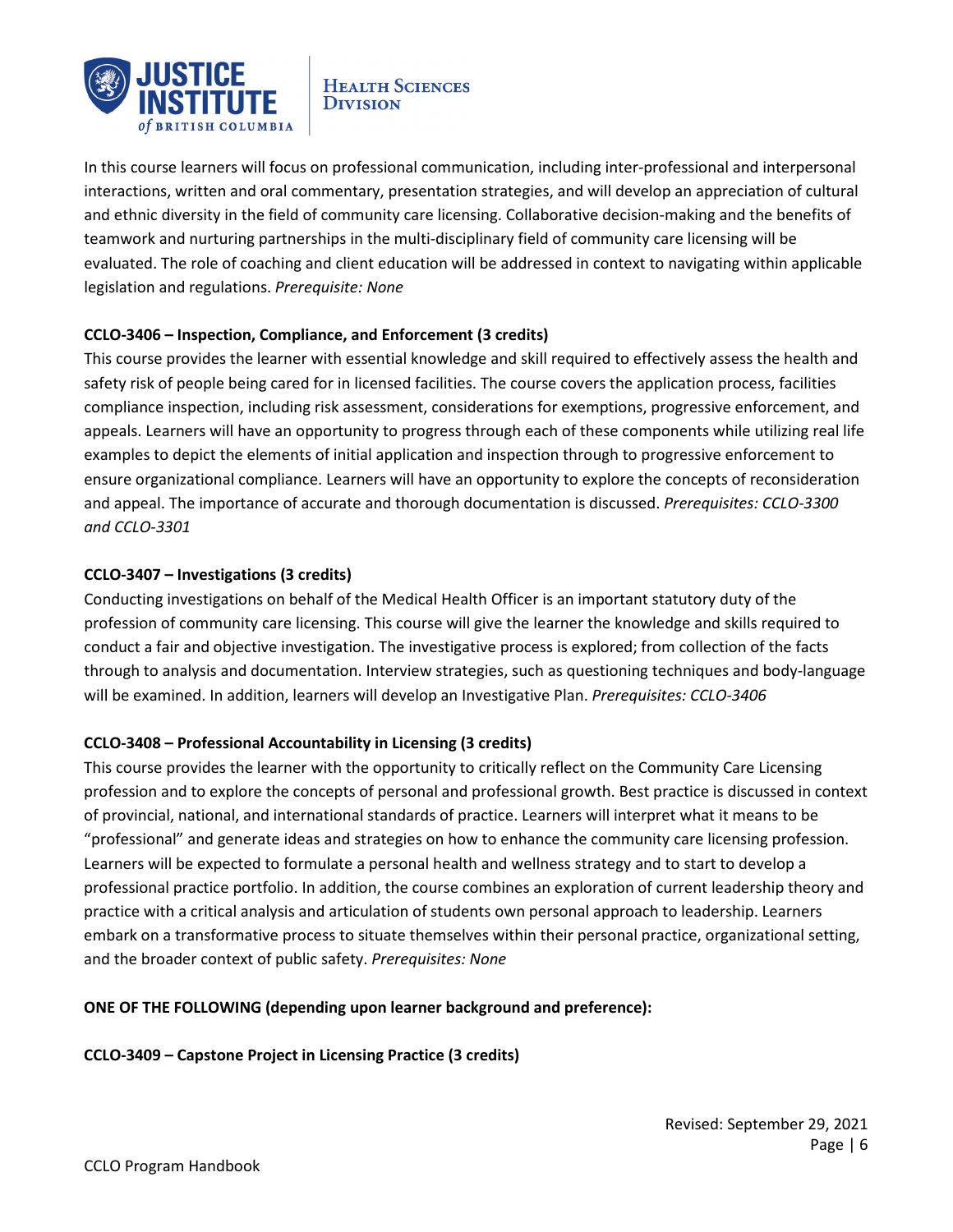

This course is designed for learners who have current experience in the field of community care licensing. It is the final course in the Community Care Licensing Officer Advanced Specialty Certificate. As a capstone (culminating experience) course, it provides learners the opportunity to integrate and apply the skills, knowledge, concepts, and principles they have developed throughout the program.

After a review of research methodology, learners explore a topical issue, process, or practice in the community care profession through research, analysis, and evaluation under the guidance of the course instructor. Learners will have the option to investigate and analyze an issue or problem, develop an outline and project plan, conduct a review of relevant literature or current practice, apply relevant methodology, and interpret information to develop and present their conclusions in a formal report or paper. The instructor will provide supervision, support, and mentorship through the course. *Prerequisite: All other program courses and permission of the program manager or director*

**Note: This course is only open to students who are currently employed as care facility licensing officers** 

# *OR*

# **CCLO-3410 – Practice Education (3 credits)**

Practice Education will provide learners without experience in community care licensing with the opportunity to integrate and apply the skills, knowledge and judgment required in the community care licensing officer profession. Through mentoring and coaching under the tutelage of an experienced Licensing Officer, students will have an opportunity to assess applications, inspect and monitor facilities, conduct investigations, and make non-binding statutory decisions regarding licensure. Learners will be expected to demonstrate critical thinking, decision making, and appropriate communication skills in an inter-professional field environment. *Prerequisite: All other program courses and permission of the program manager or director*

*Note: This course is only open to students who are NOT currently employed as care facility licensing officers and provides students an opportunity to work alongside licensing officers in a licensing office. Students who choose this course must start their placement within 6 months of finishing the last online course in the program. While the Institution attempts to schedule practicum dates and locations based on student preference there may be limited options due to several factors. Students should expect to be absent from daytime/weekday employment for six weeks and may be required to travel anywhere within a health authority or to a different health authority than where they live to complete the practice experience portion of the course.*

# **OR**

# **CCLO-3411 – Professional Practice in Community Care Licensing (3 credits)**

In CCLO-3411 learners not currently employed in the field of community care licensing learn about the primary areas of work performed by licensing officers and engage in course activities to further develop their skills in these areas. The course will focus on the principals of administrative law and the relevant act and regulations and their relationship to decision making, report writing, and professional regulatory practice. To be ready for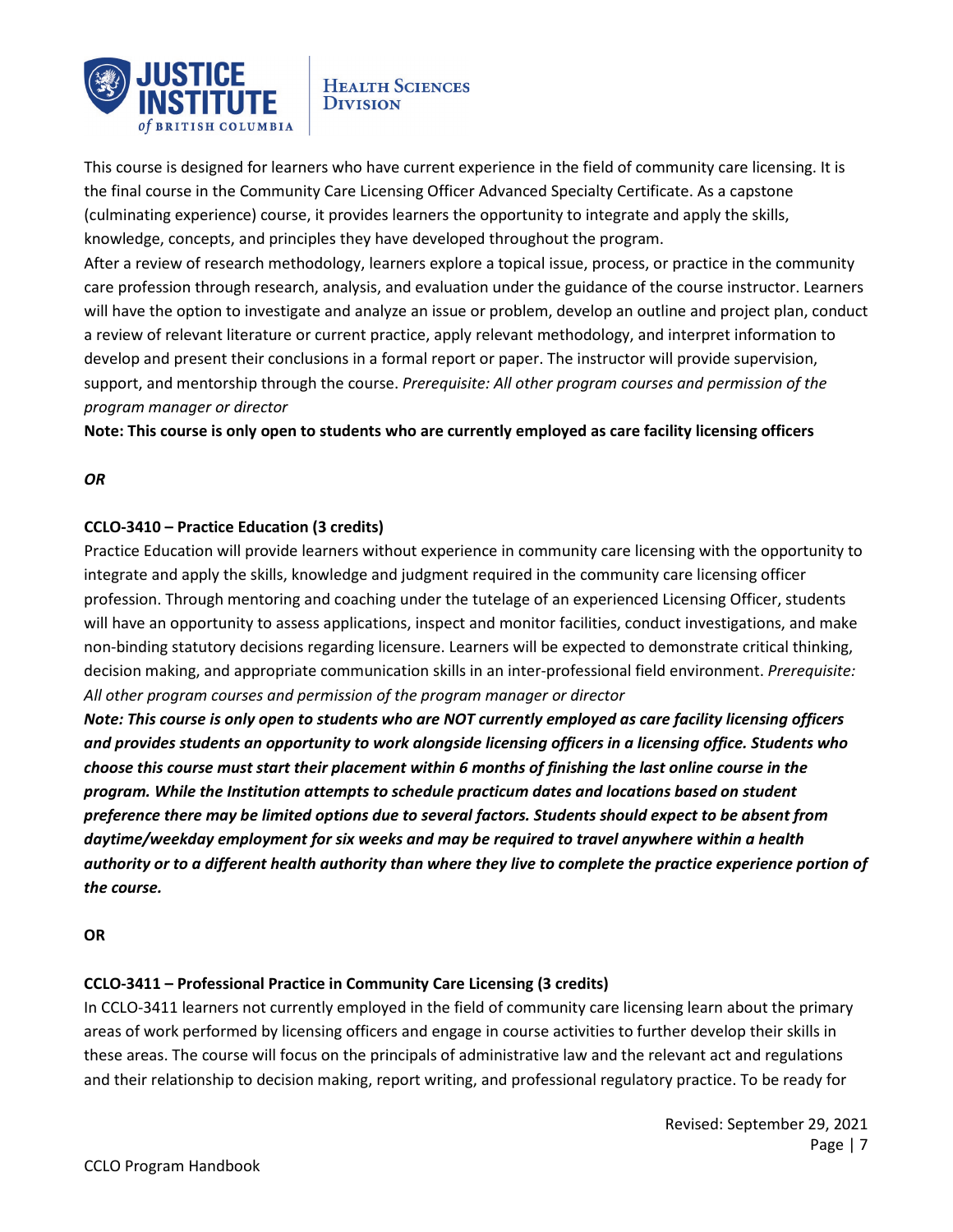

their career search, learners develop their skills in resume writing and interviewing. *Prerequisite: All other program courses and permission of the program manager or director*

*Note: This course is only open to students who are NOT currently employed as care facility licensing officers and is completed fully online. It includes several mandatory virtual classroom sessions with the instructor. These interactive and engaging sessions will be scheduled in the evening during the week.*

# **COURSE READINGS AND RESOURCES**

JIBC courses often have external course readings and other web-based media resources to supplement the course material on the Blackboard site. Some of the course material and JIBC Library resources may only be available through the JIBC web platform.

Students are expected to complete all the required readings for each course and should try to also complete any recommended or supplemental readings.

#### Important:

Every effort is made to maintain active resource links in all online courses and all links are checked at the start of each term. If a student finds that a link to an external resource does not work, they should email the course their instructor immediately and let them know about the broken link and where they found it in the course. The course instructor will then correct the link or provide an alternate resource if necessary.

# **ANTICIPATED COURSE COMPLETION**

Learners who enroll in the program full-time (three courses per semester) can complete the program in about four semesters. However, it is anticipated that most learners will enroll on a part-time basis and proceed at a slower pace. Learners who enroll in one course per semester will complete the program in about ten semesters.

# **TIME LIMITS FOR PROGRAM COMPLETION**

Students enrolled in the Advanced Specialty Certificate in Community Care Licensing program have a maximum of four (4) years to complete all program requirements. The 4-year period begins on the start date of the first CCLO course in which the student was registered. Students who do not complete the program within the allowable time period may submit a written request for a one-time extension of time to complete outstanding program requirements. In no case will an extension of more than one year be granted. Students who have not completed the program after receiving an extension will be required to re-apply for admission to the program and meet the admissions requirements in place at the time of application.

# **COURSE REGISTRATION**

Students may register for courses in a variety of different ways: by online, phone, by mail, by fax, or in person. Detailed information about how to register can be found on the JIBC website under the Registration tab. Students will not be able to register for their first course online and must use one of the other ways to register above.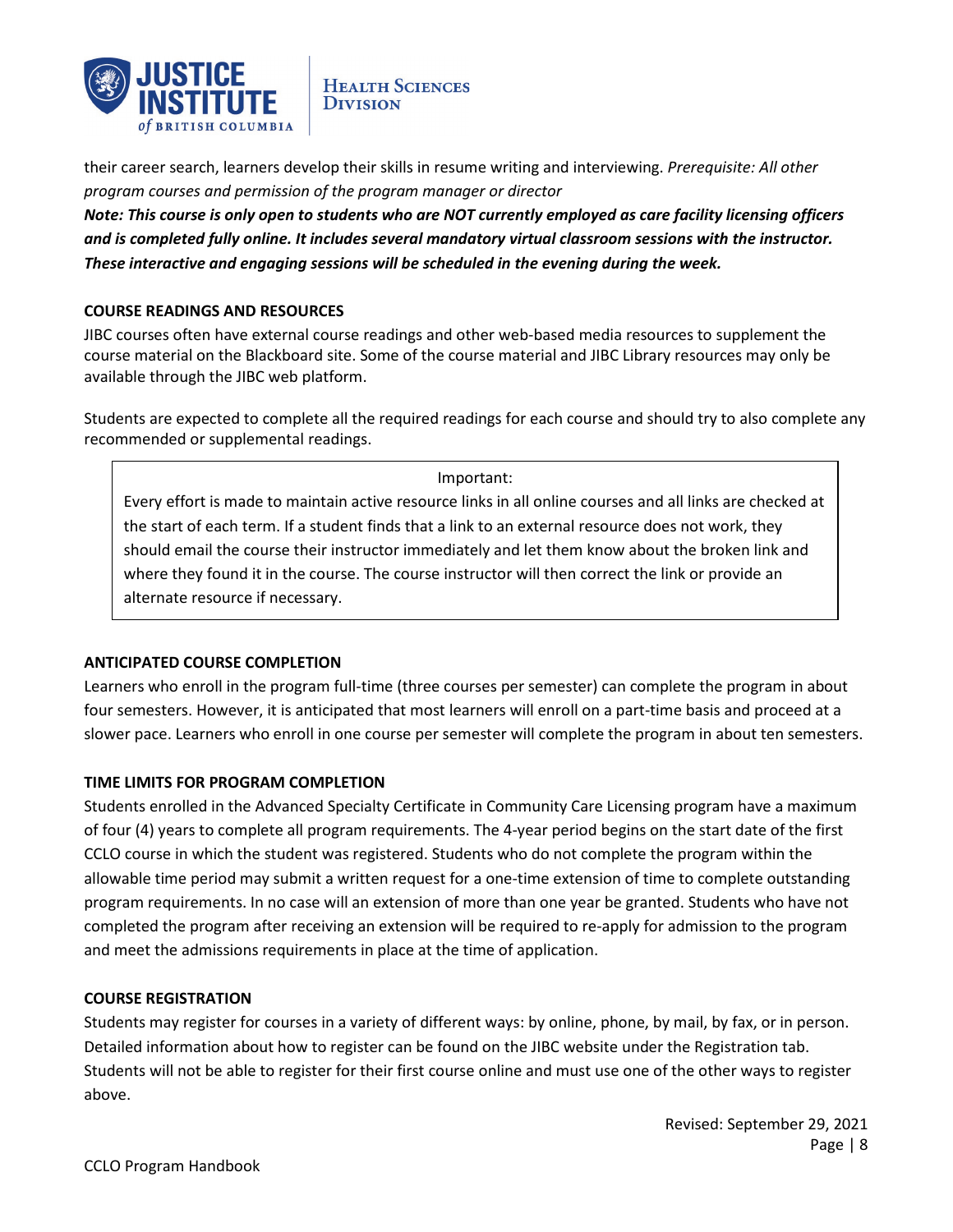

# <http://www.jibc.ca/registration/ways-register>

Tuition is charged on a course-by-course basis at the time of registration. Students are only charged for the course(s) in which they are registered in a given semester.

Individuals currently working as licensing officers who meet the admission requirements but do not wish to apply to the full Advanced Specialty Certificate may request permission from the Program Manager to enroll in a maximum of 3 courses. If the student later decides to apply for admission to the full program, all courses successfully completed will count toward the required program credits.

# **WITHDRAWALS AND REFUNDS**

- If a student withdraws prior to the start of the course they receive a 100% refund less any required deposit or commitment fee.
- If a student withdraws within the first two weeks of class they will be eligible for 80% refund less any required deposit or commitment fee with no notation on their transcript.
- After the second week of classes there is no refund for semester based courses.
- Application fees are non-refundable.
- Visit the JIBC Academic Calendar online to see important dates for the current and upcoming semesters. <https://www.jibc.ca/academic-calendar>
- Refund procedure[: http://www.jibc.ca/procedure/3210-003](http://www.jibc.ca/procedure/3210-003)

# **PRIOR LEARNING ASSESSMENT**

JIBC is committed to meeting the career development and learning needs of its unique and diverse student population. JIBC recognizes that valuable learning often results from work experience or learning outside of the traditional post-secondary system and that valid and reliable prior learning assessment and qualifications recognition can benefit students.<http://www.jibc.ca/registration/prior-learning-assessment>

# *Allowable Credits*

Students accepted into certificate, diploma, and degree programs at JIBC are required to complete at least 50% of the program at JIBC. Therefore, for this Advanced Specialty Certificate, that equates to 15 credits or five of the program courses.

# *Process for Requesting Assessment of Prior Experience and Learning*

Students applying for PLA credits are required to complete and submit the Prior Learning Assessment Application form, with applicable fees, and arrange for the submission of supporting documents. The completed form should be submitted to the registration office. PLA assessment will not commence until all required fees have been received.

# *How will prior learning be assessed?*

Learners are required to prepare a document to show the learning acquired through work experience and/or professional development courses is equivalent to the learning resulting from a course in the JIBC program. As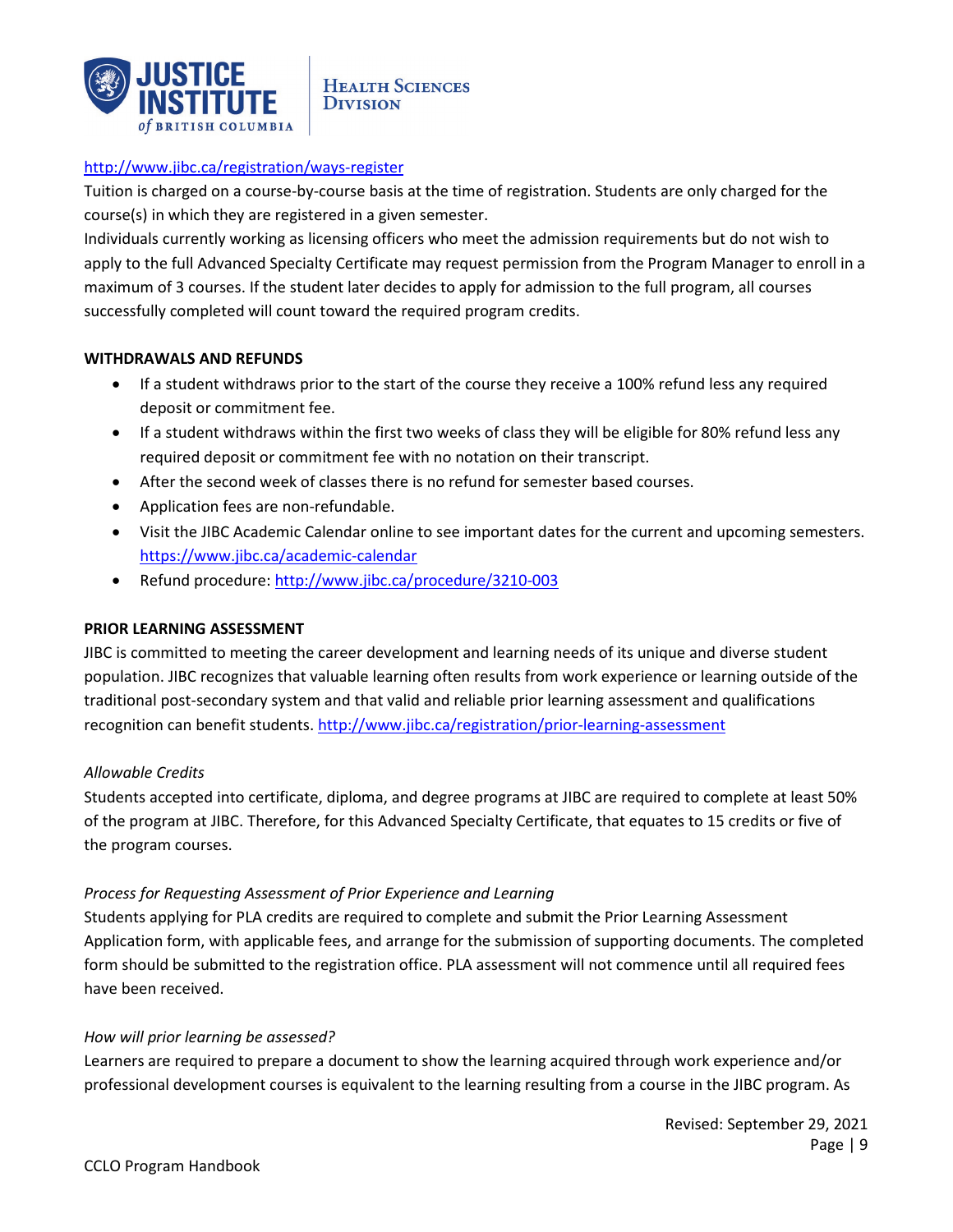

part of this assessment, learners will be asked to complete a challenge process that measures learning through a variety of written evaluation methods such as exams, projects, and/or assignments.

# *PLA Application Fee*

Applicants will be charged a non-refundable one-time fee of \$120 per credit requested (subject to change without noticed, please review the current fee on the webpage listed above prior to application for PLA). **Students are encouraged to apply for prior learning assessment shortly after being accepted into the program and before the end of their first semester of study.**

# **TRANSFER CREDIT**

To help students attain their academic and employment goals, JIBC welcomes credit transfer from other postsecondary institutions and other organizations where course or program equivalencies have been established. JIBC works toward developing courses and programs that will be accepted by other post-secondary institutions and other organizations for credit transfer or course equivalency. [http://www.jibc.ca/registration/transfer](http://www.jibc.ca/registration/transfer-credit)[credit](http://www.jibc.ca/registration/transfer-credit)

Equivalencies may be established on a course-to-course basis or as a block transfer of credits. Submit the Request for Credit Transfer Form and official post-secondary transcripts (if not already on file with your application) to JIBC admissions for credit evaluation. You may also need to provide detailed course descriptions if your education was taken outside of British Columbia or it was completed a number of years ago.

In order to be eligible for transfer credit, the course(s) from other post-secondary institutions must meet the following requirements:

- 1. This procedure applies only to credit transferred from public institutions. Credit transferred from private learning institutions will be dealt with on an institution-to-institution basis.
- 2. Courses or credentials that were taken more than 10 years ago are not eligible for transfer credit. They may be eligible for prior learning assessment.
- 3. Be at the same academic level or higher than the equivalent JIBC course. **Note: All courses in the JIBC Advanced Specialty Certificate program are at the 300- and 400-level (3rd and 4th year university level).**  In order to be deemed equivalent and eligible for transfer, courses must have been completed at the correct level. For courses completed at the 100- or 200-level (1st or  $2<sup>nd</sup>$  year university), students may request consideration via prior learning assessment.

**Students are encouraged to apply for transfer credit shortly after being accepted into the program and before the end of their first semester of study.**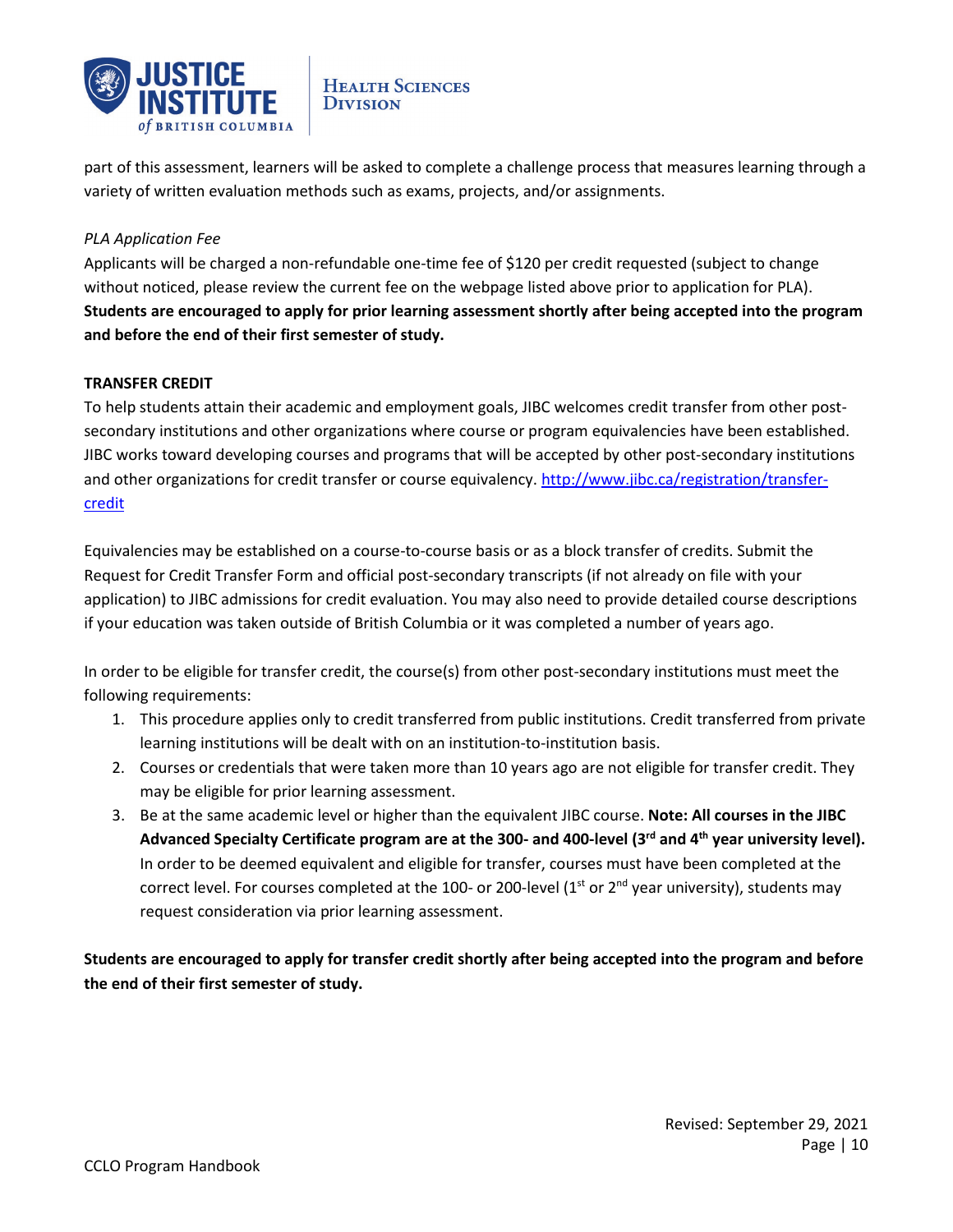

# **GRADING**

Grading for all courses in the program is done in accordance with the current JIBC Grading Policy. All courses, with the exception of CCLO-3410, have letter grades assigned for the final mark. CCLO-3410 Practice Education is graded on a Pass/Fail basis.

#### **ACADEMIC PROGRESSION**

All students in the program must maintain satisfactory academic standards to progress within the program. Academic progression in this program is in accordance with the current JIBC Academic Progression Policy, with the following exception: students are required to earn a final grade of "C" or better in each CCLO course to pass. Students who earn a final grade of "C-" or lower will be required to repeat the course.

# **ACTIVE AND INACTIVE STANDING**

In accordance with the JIBC Academic Progression Policy, in order to maintain an active standing, a student enrolled in a JIBC program must complete a minimum of one course within that program each year (any consecutive 12 month period from date of first course/program enrolment.) If a student does not complete a course during any consecutive twelve-month period, the student is considered inactive and must reapply for admission to the program.

#### **LEAVES OF ABSENCE**

A student with extenuating circumstances may request formal leave for a specific period of time. Such requests must be approved by the Dean/Director and will not impact on a student's active status.

#### **FINAL GRADE APPEALS**

Students who believe that their final grade in a course is wrong or unfair should review the JIBC's Final Grade Appeal Policy and related Procedures. Students are expected to be aware of all relevant course requirements and seek out information in a timely manner when they become aware of any concerns or discrepancies regarding their grades. It is expected that students discuss their concerns with their instructor and attempt to resolve their concerns informally before commencing a formal appeal. Students who wish to formally appeal an academic decision may do so under the process outlined in the procedures section. Students are expected to participate fully in the appeal process to ensure full consideration by the Institute.

# **PRACTICE EDUCATION COURSE REQUIREMENTS**

Students enrolled in the Advanced Specialty Certificate in Community Care Licensing program who do not have current experience working as a licensing officer are required to successfully complete CCLO-3410 or CCLO-3411 to be awarded the credential. In order to be successful in the CCLO-3410 course, the student's primary licensing officer preceptor or practice education coordinator in the health authority must give the student an overall rating of "3-Meets Standard" or higher on their final evaluation and the student must submit their completed learning journal.